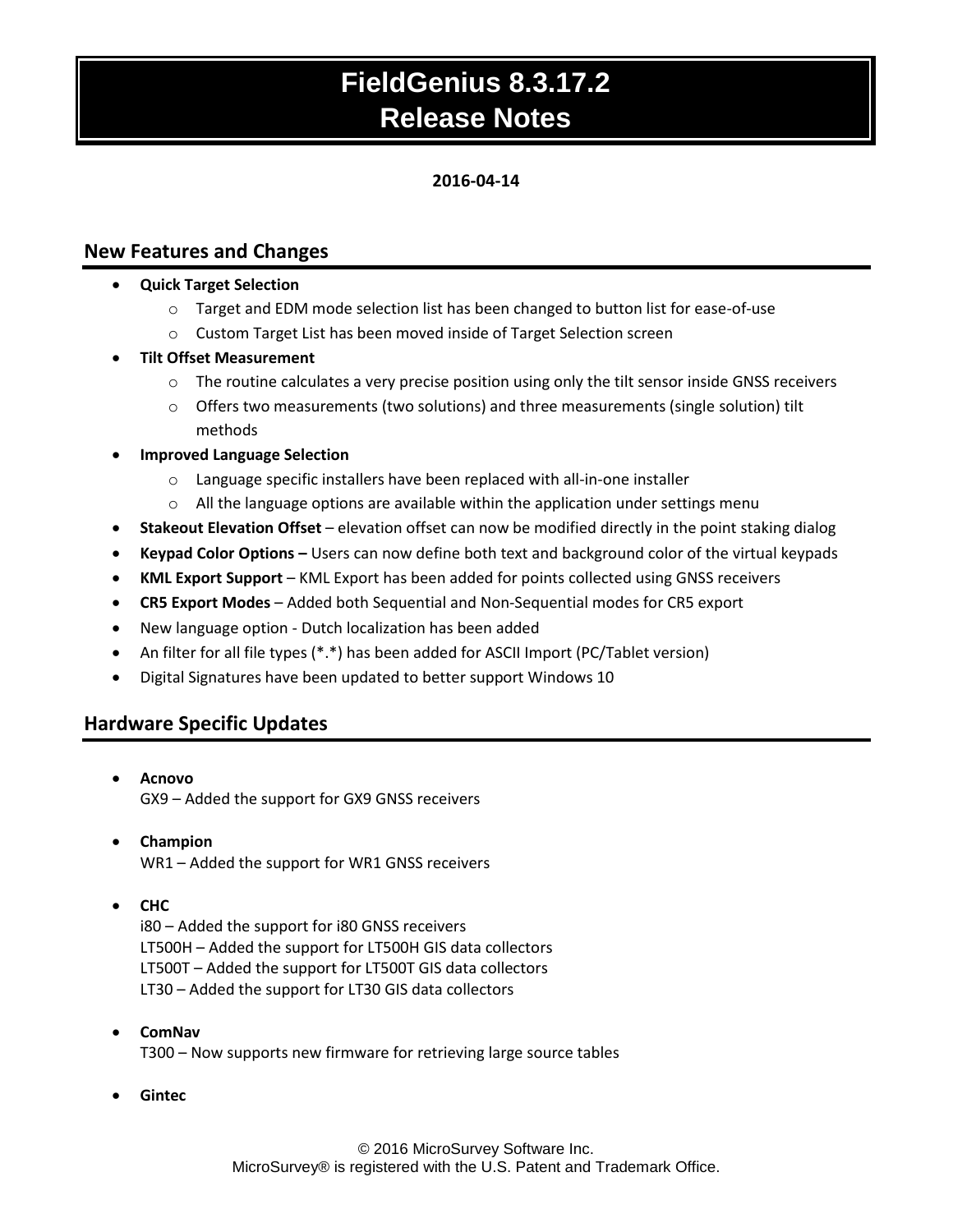# **FieldGenius 8.3.17.2 Release Notes**

G9 – Added the support for G9 GNSS receivers

## **Geo-Fennel**

FGS 1 – Now supports new firmware for retrieving large source tables

#### **GeoMax**

Zenith 35 – Improved tilt sensor support Zenith 35 – Now support larger source tables Zoom 80 – Switching power search direction now functions properly Zoom 90 – Updated robotic authentication to work with all models

## **Horizon**

Kronos C3 – Added the support for C3 GNSS receivers Kronos K300/K500 – Added Command Terminals

### **Kolida**

S680 – Added the support for S680 GNSS receivers K5 Plus, K96T – Added Command Terminals

### **Laser Technology**

TruePulse 360B – Improved instrument connection through cable and Bluetooth TruePulse 360B – Added azimuth readings in addition to the distance

#### **Leica**

GS14 – Under modem settings, added an option to turn off UMTS auto-selection for users with poor cellular signals.

TS02 – Laser Plumb for Flexline devices now turns on automatically during leveling

### **Prexiso** G4/G5 – Now supports Direction Dial (CSD)

#### **M3 Mobile**

M3 Black **–** Added the support for M3 Black data collectors

#### **Ruide**

S680 – Added the support for S680 GNSS receivers

## **•** Sanding

T66 – Added Command Terminals NOVA R6 – Added Command Terminals

#### **South**

Galaxy G6 – Added support for 2Hz & 5Hz update rate, GNSS constellation controls, raw data logging, and Command Terminals Galaxy G1, S82-2013, S86-2013, S660 – Added Command Terminals